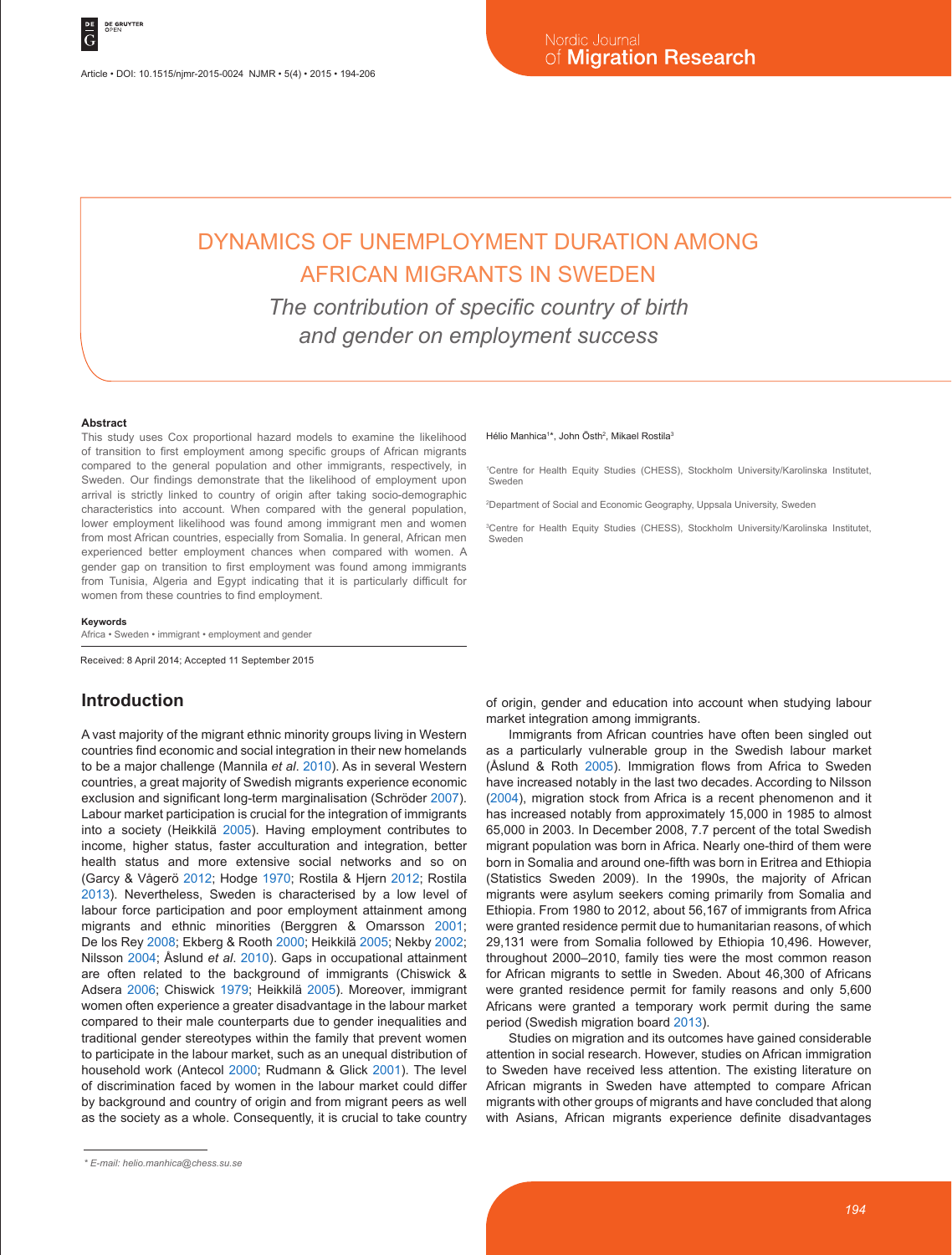in the labour market in terms of long-term unemployment, lower wages and unhealthier jobs (Åslund 2000). The existing literature tends to aggregate African migrants as a homogeneous group in the labour market. This means that the existing differences in terms of gender composition, reason for emigration, ethnic heterogeneity and background between African immigrants depending on the country of origin are hidden or even ignored. This study seeks to highlight the dynamics of unemployment duration among specific groups of migrants with African origin who immigrated to Sweden between 1994 and 2008. Additionally, the study analyses the importance of gender for such associations.

There are different possible explanations for the disadvantaged position of African immigrants in the Swedish labour market. Some scholars claim that migrants often suffer from disadvantages in the labour market because they may lack the appropriate human capital needed to succeed in the host countries (Chiswick 1978; Borjas 1985). The human capital approach (Becker 1964) has become a common framework used to explain inequalities in the labour market and in earnings. According to this approach, labour market outcomes are determined by what an individual - migrants in this case - brings to the labour market expressed as a combination of a person's level of education, experience, qualifications and abilities. However, according to Bauder (2003), the human capital approach does not address issues related to 'devaluation' of a migrant's previous experience and qualifications. In Germany, for instance, Basilio & Bauer (2010) found that devaluation of human capital differs depending on the country of origin. Arai & Vilhelmsson (2004) found that previous working experience and other qualifications do not play a major role when immigrants from Africa and Middle East search for jobs in Sweden. Yet another important component of the human capital of immigrants, according to Chiswick (2005) as well as Ekberg & Rooth (2006) is that transferability of human capital may depend on the reason for immigration; accordingly, higher transferability occurs among economic migrants rather than the non-economic ones. This may occur because economic migrants are driven by the transferability of their skills, whereas in the case of refugees, migration decisions are often driven by the wish for protection and freedom. As refugees are often characterised by traumatic experiences such as war, genocide, rape and imprisonment (Bernier 1992), they may also represent the most disadvantaged part of the immigrant workforce, as traumatic events may result in poor health, which thereby negatively impacts the integration process (Edvard & Vaglum 1993). In addition, a large share of refugees lack sufficient human capital, they have less access to social networks, they are exposed to discrimination by the majority population and they face increased risks for being located in areas with poor job opportunities. For these reasons, it is likely that many groups of African immigrants with a refugee background experience greater disadvantages in the labour market compared to other migrant populations (Aslan 2011; Åslund *et al*. 2010).

In our study, we expect that African migrants marrying native Swedes might experience greater access to employment than those who immigrated to marry an immigrant from the same country or due to family reunification. Nekby (2000) defines intermarriage as a marriage between immigrants with native-born person. On the other hand, intra-marriage is defined as marriage of foreign-born persons from the same country of origin or with other migrant. In this line, Meng & Gregory (2005) and Chiswick & Miller (1995) argue that intermarried migrants have better economic adjustment than intra-married migrants because immigrants who marry a native can quickly gain knowledge about the host country's system, language and labour market from their native spouses. Additionally,

intermarried migrants may have greater possibilities to form indigenous social ties, which could improve their job prospects and increase the likelihood of employment. As intermarriage increases access to social networks; this could increase the probability of finding a job as natives are better informed about job opportunities (Gevrek 2009). In addition, Basu (2010) argues that a native spouse may also help reduce the information costs regarding local job markets and may increase the likelihood of employment. In our study, we expect that African immigrants coming from non-refugee-sending countries may be characterised by a high proportion of intermarried migrants (Haandrikman 2014). According to Niedomysl *et al*. (2010), approximately 2,600 African migrants married a Swedish spouse between 1991 and 2004. As a result, they might experience higher transferability of previous human capital as well as a greater possibility of formation of social networks, which could lead to a greater likelihood of employment (Östh *et al*. 2010).

A great number of studies (see, e.g., Arai *et al*. 1999; Arai *et al*. 2006; Le Grand & Szulkin 2002; de los Rey 2008; Rydgren 2004) pointed to additional potential explanations for the disadvantages experienced by groups of migrants and ethnic minorities in Sweden. Accordingly, apart from the importance of the human capital, stereotypes and discrimination based on gender and ethnic identity might be important factors that help to explain the higher unemployment faced by women and certain groups of immigrants in the Swedish labour market (Arai *et al*.2006; Nekby & Rödin 2007; Rydgren 2004). According to Reich *et al*. (1973), stereotypes and discrimination against certain groups of migrants and women may take place because of the existence of segments within the labour market with different rates of pay, working conditions, job opportunities and so on. Workers often end up in certain segments on the basis of their qualifications as well as discriminatory attitudes from employers regarding their suitability for work and productivity based on the colour of their skin, their ethnicity and gender. Additionally, Bauder (2006) and McDowell *et al*. (2007) argue that segmentation also takes place because employers distinguish or classify migrant workforce based on their bodily performances (body language, language ability, colour of skin, etc.) as well as stereotypical views rooted in country of origin, ethnicity, gender and so on. Given that African immigrants have many visible traits (skin and hair colour, religious traits, etc.) that could enforce discriminative attitudes; they may be more exposed to such attitudes when compared with many other immigrant groups.

Studies addressing levels of workplace segregation by ethnicity and gender indicate that employment is segregated primarily by gender rather than by ethnicity (King 1992; Reskin & Cassirer 1996). Given the extensive level of gender discrimination and sex-typing of labour, the ethnicity of immigrant women in comparison with their gender may have little impact on their labour market standing (Reskin 1993). On the other hand, some scholars acknowledge that immigrant women are subjected to both ethnic and gender discrimination; for this reason, female immigrants face double-negative disadvantages in the labour market (Leif *et al*. 2000). Evidence of a double-negative effect was found in the Danish labour market, having employment gaps between migrant women from the EU-15 (European Union ) in relation to women from the refugee-sending countries such as Somalia, Iran, Afghanistan and Lebanon (Brodmann & Polavieja, 2010). In addition, Galloway (2006) shows that in Norway, migrant women from the non-OECD countries (the Organisation for Economic Co-operation and Development) generally have very low employment levels shortly after arrival, but that gap decreases with the length of residence. However, the convergence is much slower for women from countries with traditional gender roles.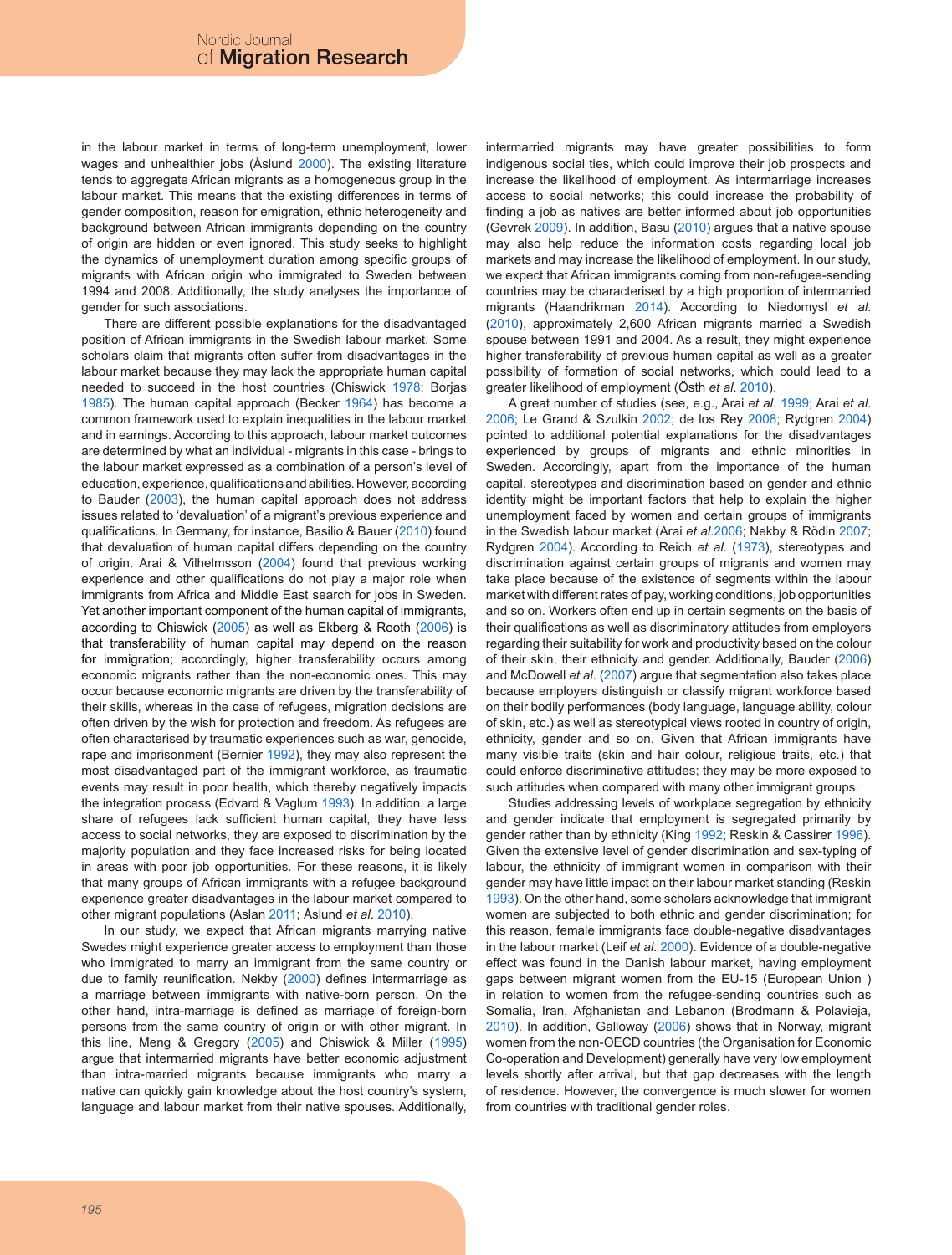In short, factors such as scarcity of human capital, disadvantages related to refugee status and exposure to discrimination and racism may contribute to the disadvantaged position of some groups of African immigrants in the Swedish labour market while others, who migrate to marry a native Swedish, could be in a more advantaged position. The contribution of these factors to transition into first employment upon arrival may, however, also differ significantly by gender.

The aim of this study is to scrutinise whether there are differences in transition to first employment after arrival between specific groups of African migrants and the general population. We will particularly explore gender differences in these associations. We will also examine the contribution of education, length of residence, age and family type for such country differentials.

This study will hence examine: (1) the association between country of birth and employment probability among African immigrants compared with the general population (other residents in employable ages); (2) whether the association varies by gender; (3) the contribution of education, age, length of residence and family type to the association; (4) the magnitude of the gender gap in transition to first employment by country of birth.

## **Data and methods**

The empirical analysis was based on data drawn from the longitudinal PLACE-database located at the department of Social and Economic Geography at Uppsala University. The dataset was originally compiled by Statistics Sweden and contains a wide array of demographical, social and economically related variables for all Swedish residents. This data source enables us to identify 35,930 individuals born in Africa. The comparison of general population consisted of 3,153,448 residents in employable ages; amongst them 444,271 individuals were non-born African immigrants. The dataset provides information regarding individual characteristics in terms of year of immigration, age, gender, emigration country, educational level and family characteristics and so on. The dataset also contains records of unemployment duration on an annual basis.

### *Independent variable*

The PLACE database enables us to distinguish between groups of Africa-originating migrants on the basis of country of birth. Country of birth information is available for countries from which substantial numbers of migrants have been observed. Migrants originating from countries having few migrants were classified as 'remaining African countries'. The categorisation available in the database allows for the following grouping of the country of birth: Ethiopia, Somalia, Gambia, Tunisia, Morocco, Uganda, Algeria, Egypt, Eritrea and remaining Africa. We defined the reference population as all native Swedish and non-African migrants resident in Sweden in employable ages during the follow-up period.

### *Control variables*

We included several control variables in our models. *Age* is a categorical variable categorised into three groups roughly corresponding to: labour market entry ages (18–30 years), reproductive years (31–45 years of age) and post-reproductive years (46–65 years of age). *Education* is measured each year during the follow-up period. The variable was categorised following the International Standard Classification

of Education, which is used in Sweden for the registration of staff training for personnel management information system<sup>1</sup>. The variable falls into three levels: primary (consists of individuals with no known education, pre-secondary education less than 9 years and compulsory school 9 years), secondary (covers 3 years of upper secondary school) and university (comprises tertiary education at university colleges). *Family type* is a derived variable that reports the characteristics of the household. The variable falls into six levels: single, married/cohabiting without children in the household, married/ cohabiting with at least one child < 18 in the household, married/ cohabiting with at least one child ≥ 18 in the household, single mother and single father.

*Length of residence* is the duration of residence in Sweden in years; it is grouped in four categories, 0–4, 5–8, 9–12 and 12 + years.

#### *Dependent variable*

*Transition for first employment* was calculated from observation of unemployment spells (measured in years), which consist of two components, for example, the event indicator and a measure of time at risk of the event. To estimate unemployment duration, a dummy variable = 0 was created to represent unemployment for each year. When the individual becomes employed, the variable gets the value of 1. According to Statistic Sweden, a person is classified as employed if one has a control task with a salary paid at least 1 hour of work per week during the month of data collection. It means that all who carried out a gainful work at least 1 hour per week during a screening period used by Statistics Sweden. Statistic Sweden measures employment status in November each year. All individuals that are not working, according to the above definition but are otherwise members of the studied population are categorised as unemployed.

#### *Modelling strategy*

The present study was based on survival analysis technique. Survival analysis is a statistical method used to study duration until the occurrence of the event of interest (e.g., employment), where the duration is measured from the time at which an individual becomes exposed to the risk of experiencing the event (Allison 1995). All models of survival data are concerned with the timing of an event. An event is defined as the transition from one discrete state to another at a single moment in time (Steele 2005).

By means of proportional hazard models, the probability that an individual will leave unemployment during the next period, given that he or she has been unemployed for T years will be estimated. The proportional hazard function is defined as:

h(t|Z) = h0 (t) exp (Z'β) (1),

Where, Z is the covariate vector, β represents the parameter vector and h0 (t) is a baseline hazard function.

By means of Cox regression models, we estimated the association between country of birth and likelihood of leaving unemployment after adjustment for several other factors that have previously been shown to be associated with unemployment (age, gender, education and family type). First, socio-demographic characteristics of the study population are presented in Table 1. Thereafter, results from Cox proportional hazard models are presented separately for women and men and Table 2, and Table 3 Model 1 examines the unadjusted hazard ratio of transition to first employment by country of origin with the general non-African population in employable ages as the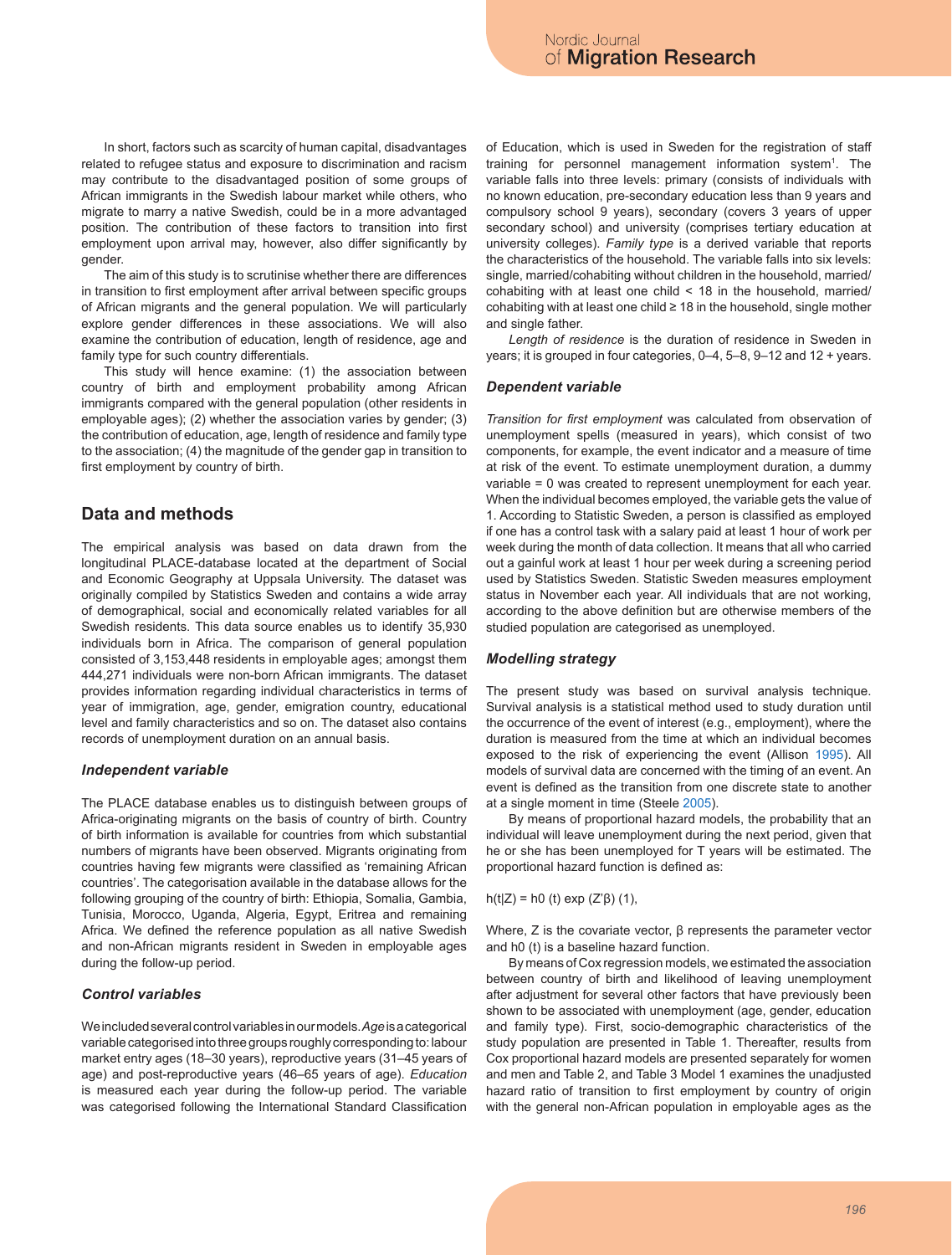

*PLACE Dataset, 2013*

*Figure 1. Migration trends from Africa to Sweden, 1985–2008*

reference category. Model 2 includes age and education as control variables. In this model, we aimed to test whether education as a proxy for human capital could account for country-level differences in transition to first employment. Finally, Model 3 is mutually adjusted for age, education and family type.

The main migration trends of African migrants (Figure 1) and its percentages by country of origin (Figure 2) were presented. In addition, non-stratified Cox regression analyses indicated that there is a considerable gender gap in transition to first employment. African women have much greater difficulties in finding employment upon arrival to Sweden. Figure 3, therefore, shows the association between country of birth and transition to first employment among women with all other African men as reference group when mutually adjusting for age, education and family type.

## **Results**

Figure 1 presents the descriptive statistics of the recent migration flows from Africa to Sweden from 1985 to 2008. Immigration inflows from Africa increased drastically from approximately 1000 in 1985 to more than 3000 in 1991. It dropped gradually during the following years. From 1995 to 2002, Sweden received around 2000 African immigrants. From 2002 to 2008, the influx of African migrants increased from around 2500 to almost 8000 in 2008.

Figure 2 describes the pattern of African immigration to Sweden. The figure shows that Somalia (about 50 percent) and Ethiopia (about 10 percent) were the largest African immigrant groups in 1994. However, while immigration from Ethiopia increased in the following years, the share of immigrants from Somalia decreased considerably until the year 2000, although it increased gradually again after 2000. The immigration from other African countries (e.g. Gambia, Tunisia, Morocco, Uganda, Algeria, Egypt and Eritrea) has remained at a fairly stable level between 1994 and 2008. They contribute with between Gambia (3.8), Tunisia (4.2), Morocco (7), Uganda (2.5), Algeria (2.1), Egypt (2.4) and Eritrea (4.2), percent of the annual immigration to Sweden.

Table 1 reports the social and demographic characteristics of individuals included in the analysis of unemployment duration among African immigrants living in Sweden during the study period. While no considerable gender differences in educational level were found among the non-African population, the table reveals that African men are somewhat more highly educated than African women. However, gender differences vary across countries. Immigrant men from Somalia, Ethiopia and Eritrea are considerably more educated than women from the same countries. On the other hand, there are only slight gender differences between men and women from Gambia, Tunisia, Morocco, Uganda, Algeria and Egypt. Egypt and Algeria have the highest proportion of immigrant men and women with university degrees. The lowest proportions of individuals with university degrees are found amongst immigrant men from Somalia and Gambia, as well as women from Somalia and Eritrea.

The table also compares African migrants by age, country of origin and type of family. African migrants are in general fairly young. About 50 percent of the study population is aged 18–30 with less than 10 percent aged 45–65. Higher proportions of African migrants aged 18–30 are found amongst immigrants from Somalia, Gambia and Ethiopia, whereas a higher proportion of immigrants aged 45–65 are found among immigrants from Algeria, Egypt and Eritrea. The observations about family characteristics of African migrants in Sweden seem to indicate that the highest number of single persons is found among immigrants from Somalia, whereas the highest proportions of married or cohabiting couples with at least one child in the household under 18 are found among Northern African migrants. The lowest numbers of single mothers are found among immigrants from Algeria, Egypt, Tunisia and Morocco. The table also reveals that more than 40 percent of the migrants from Tunisia, Morocco, Algeria and Egypt were married/cohabiting with at least one child under the age of 18.

Table 2 shows the hazard ratios of transition to first employment among migrant women from Africa compared with the general population as reference group. Women from Egypt, HR = 0.43 (0.35–0.53), Somalia, HR = 0.47 (0.45–0.49) and Tunisia, HR = 0.54 (0.48–0.61) reported the lowest hazard ratios of transition to first employment when compared with general women population in the non-adjusted model. When education and age are taken into account (Model 2), the results showed that women from Eritrea,  $HR = 1.10$ (1.04–1.17) have somewhat higher hazard ratios of transition to first employment compared with the general women population resident in Sweden. The model also reveals that the gaps in the hazard ratios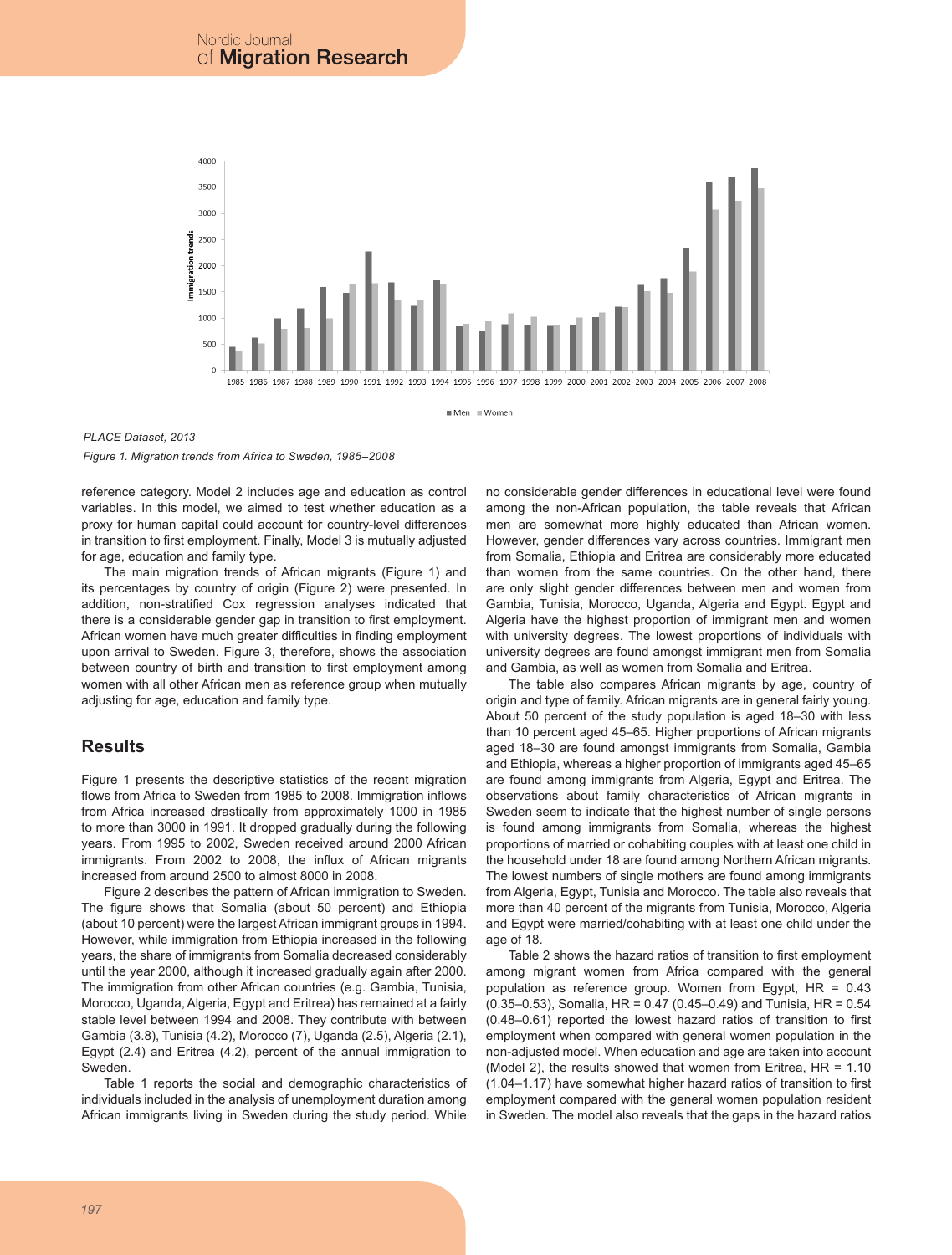

Egypt - Eritrea ....... Africa

*PLACE Dataset, 2013 Figure 2. Percentage of African immigrants in Sweden, 1994–2008*

|  | Table 1. Socio-demographic characteristics of the study population included in the analysis of unemployment spells (%) 1995–2008 |  |  |  |  |  |
|--|----------------------------------------------------------------------------------------------------------------------------------|--|--|--|--|--|
|--|----------------------------------------------------------------------------------------------------------------------------------|--|--|--|--|--|

|                             |                                          | <b>General</b><br>popula-<br>tion | Non-<br><b>African</b><br>migrants |        | Somalia Ethiopia Gambia |         | <b>Tunisia</b> | <b>Morocco</b> | Uganda Algeria Egypt Eritrea Africa |      |         |               |      |
|-----------------------------|------------------------------------------|-----------------------------------|------------------------------------|--------|-------------------------|---------|----------------|----------------|-------------------------------------|------|---------|---------------|------|
| <b>Education</b>            | Primary                                  | 36.5                              | 44                                 | 32.3   | 22.6                    | 25.1    | 23.4           | 19.4           | 18.8                                | 13   | 12.4    | 24.3          | 15.6 |
| (Women)                     | Secondary                                | 46.7                              | 37.8                               | 54     | 56.3                    | 50.5    | 44.4           | 36.2           | 40.6                                | 36.5 | 28.6    | 62.4          | 38.5 |
|                             | University                               | 16.8                              | 17.2                               | 13.7   | 21.1                    | 24.4    | 32.1           | 44.4           | 40.6                                | 50.6 | 59      | 13.2          | 46   |
|                             | Primary                                  | 34.5                              | 41                                 | 24.1   | 23.2                    | 23.7    | 23.7           | 22             | 19.6                                | 14.2 | 6.2     | 21            | 12.2 |
| (Men)                       | Secondary                                | 49.2                              | 42.3                               | 52.5   | 40.7                    | 51.2    | 43.6           | 33.7           | 35.2                                | 34.2 | 26.9    | 43.6          | 30.4 |
|                             | University                               | 16.3                              | 17.7                               | 23.4   | 36.1                    | 25      | 32.7           | 44.3           | 45.2                                | 51.6 | 67      | 35.3          | 57.4 |
| <b>Gender</b>               | Women                                    | 48.5                              | 48.9                               | 51.7   | 58.5                    | 43      | 49.5           | 58.5           | 56.1                                | 42.4 | 40.5    | 65.1          | 51   |
|                             | Men                                      | 51.5                              | 51.1                               | 48.3   | 41.5                    | 57      | 50.5           | 41.5           | 43.9                                | 57.6 | 59.5    | 34.9          | 49   |
| Age                         | $18 - 30$                                | 69                                | 46.1                               | 55.7   | 55.6                    | 55.1    | 49.8           | 48.2           | 52.4                                | 37.7 | 45.7    | 46.4          | 50.6 |
|                             | $31 - 45$                                | 13.2                              | 25                                 | 35.7   | 37.1                    | 39.7    | 39.9           | 42.5           | 38.3                                | 50.2 | 41.3    | 41.2          | 39.9 |
|                             | $46 - 65$                                | 18.8                              | 27.9                               | 8.6    | 7.3                     | 5.2     | 10.3           | 9.3            | 9.3                                 | 12.1 | 13      | 12.4          | 9.5  |
|                             | Single                                   | 34                                | 35                                 | 49     | 30.6                    | 29.2    | 23.8           | 23             | 31.6                                | 24.5 | 23.5    | 36.1          | 40.9 |
| Family                      | Married/<br>cohabiting<br>no child       | 8.1                               | 11.6                               | 5      | 17.5                    | 15.8    | 19.2           | 25.2           | 11                                  | 20.1 | 18.5    | 15.1          | 11.8 |
| <b>Type</b>                 | Married/<br>cohab. child<br>< 18         | 26                                | 30                                 | 25.6   | 34.3                    | 40.0    | 47.2           | 41.7           | 35.9                                | 46.1 | 46.9    | 31.7          | 33.2 |
|                             | Married/<br>cohab. child<br>$\geq 18$    | 16.9                              | 9.4                                | 0.4    | 1.0                     | 1.8     | 2.3            | 1.6            | 2.8                                 | 2.9  | 3.9     | 0.9           | 2.1  |
|                             | Single<br>father                         | 3                                 | 2.1                                | 1.4    | 1.8                     | 2.4     | 1.4            | 0.8            | 2.0                                 | 1.1  | 1.6     | 1.1           | 1.6  |
|                             | Single<br>mother                         | 12                                | 11.9                               | 18.7   | 14.9                    | 10.8    | 6.1            | 7.6            | 16.8                                | 5.4  | 5.7     | 15.2          | 10.3 |
| Unem-<br>ployment<br>spells | <b>Total</b><br>exposure<br>time (years) | 10 965<br>276                     | 2 188 990                          | 38 016 | 54 225                  | 7 2 6 9 | 9 502          | 13 651         | 6744                                | 4693 | 3 5 6 6 | 11 176 32 564 |      |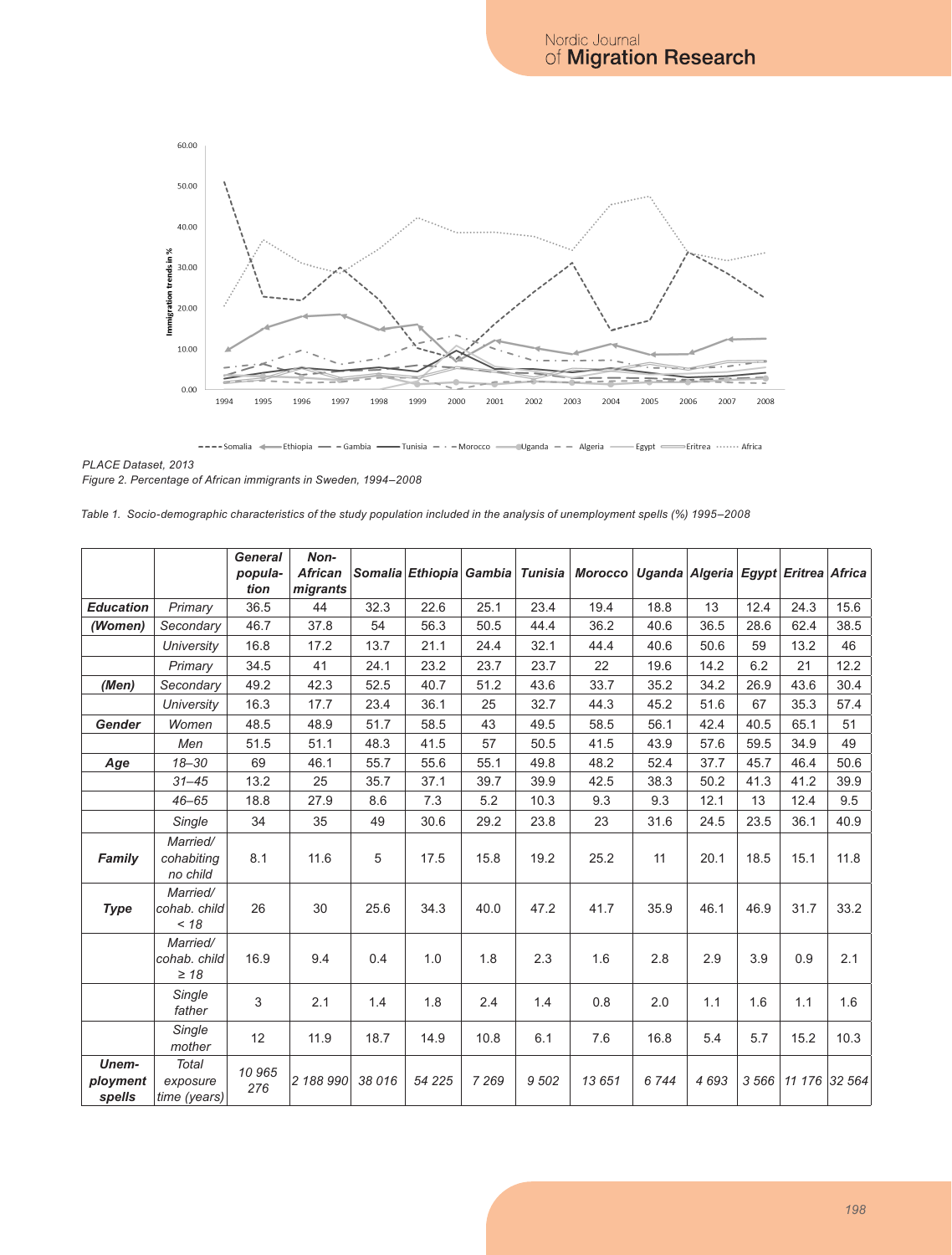|                            | Model 1      |               |              | Model 2       | Model 3      |               |  |
|----------------------------|--------------|---------------|--------------|---------------|--------------|---------------|--|
|                            | H.R          | $[95 \% C.1]$ | H.R          | $[95 \% C.1]$ | H.R          | [95 % C.I]    |  |
| <b>Study population</b>    |              |               |              |               |              |               |  |
| General population         | $\mathbf{1}$ |               | $\mathbf{1}$ |               | $\mathbf{1}$ |               |  |
| Ethiopia                   | 0.80         | $0.77 - 0.83$ | 0.78         | $0.75 - 0.82$ | 0.68         | $0.65 - 0.70$ |  |
| Somalia                    | 0.47         | $0.45 - 0.49$ | 0,48         | $0.46 - 0.51$ | 0.49         | $0.47 - 0.51$ |  |
| Gambia                     | 0.81         | $0.74 - 0.89$ | 0,82         | $0.75 - 0.91$ | 0.69         | $0.63 - 0.75$ |  |
| Tunisia                    | 0.54         | $0.48 - 0.61$ | 0,63         | $0.55 - 0.71$ | 0.71         | $0.66 - 0.77$ |  |
| Morocco                    | 0.64         | $0.59 - 0.70$ | 0,77         | $0.71 - 0.84$ | 0.68         | $0.64 - 0.74$ |  |
| Uganda                     | 0.87         | $0.80 - 0.95$ | 0,80         | $0.74 - 0.87$ | 0.71         | $0.65 - 0.77$ |  |
| Algeria                    | 0.65         | $0.57 - 0.76$ | 0,67         | $0.58 - 0.78$ | 0.74         | $0.67 - 0.83$ |  |
| Egypt                      | 0.43         | $0.35 - 0.53$ | 0,49         | $0.38 - 0.57$ | 0.63         | $0.55 - 0.73$ |  |
| Eritrea                    | 1.02         | $0.97 - 1.10$ | 1,10         | $1.04 - 1.17$ | 0.95         | $0.90 - 1.00$ |  |
| <b>Rest of Africa</b>      | 0.75         | $0.71 - 0.78$ | 0,73         | $0.70 - 0.76$ | 0.72         | $0.69 - 0.74$ |  |
| Age                        |              |               |              |               |              |               |  |
| $18 - 30$                  |              |               | $\mathbf{1}$ |               | $\mathbf{1}$ |               |  |
| $31 - 45$                  |              |               | 0.69         | $0.69 - 0.70$ | 0.70         | $0.69 - 0.71$ |  |
| $46 - 65$                  |              |               | 0.21         | $0.20 - 0.21$ | 0.31         | $0.31 - 0.32$ |  |
| <b>Family type</b>         |              |               |              |               |              |               |  |
| Single                     |              |               |              |               | $\mathbf{1}$ |               |  |
| Married/coh. no child      |              |               |              |               | 1.05         | $1.04 - 1.07$ |  |
| Marr./coh. child $<$ 18    |              |               |              |               | 1.25         | $1.24 - 1.25$ |  |
| Marr./coh. child $\geq 18$ |              |               |              |               | 1.05         | $1.04 - 1.06$ |  |
| Single mothers             |              |               |              |               | 0.95         | $0.95 - 1.96$ |  |
| Education                  |              |               |              |               |              |               |  |
| Primary                    |              |               | $\mathbf{1}$ |               | $\mathbf{1}$ |               |  |
| Secondary                  |              |               | 2.06         | $2.05 - 2.08$ | 1.86         | $1.85 - 1.87$ |  |
| University                 |              |               | 2.22         | $2.20 - 2.23$ | 1.86         | $1.84 - 1.87$ |  |

#### *Table 2. Hazard ratio of transition to first employment upon arrival among female migrants from Africa, 1995–2008*

*HR=Hazard ratio; CI = confidence intervals*

*Model 1 unadjusted model*

*Model 2 adjusted for age and education* 

*Model 3 adjusted for age, education and family type*

of transition to first employment among women from Morocco and Tunisia decreased to some degree. When we control for family type, together with education and age, the results showed that the gaps in the hazard ratios of transition to first employment between all women of non-African decent and migrant women from Tunisia, HR = 0.71 (0.66–0.77), Algeria, HR = 0.74 (0.67–0.83) and Egypt, HR = 0.63 (0.55–0.73) narrowed somewhat, while the opposite was true among women migrants from Gambia. Additional results where we compare African women migrants with other non-African migrants (results not shown) revealed that when education, age, family type and length of residence are taken into account, women from Eritrea, HR=1.58 (1.48–1.65), Gambia, HR = 1.22 (1.10–1.34) and Uganda, HR = 1.14 (1.05–1.24) had higher hazard ratios of transition to first employment compared with other non-African migrant women in Sweden. On

the other hand, the opposite was true among women migrants from Egypt, HR = 0.59 (0.48–0.73), Somalia, HR = 0.72 (0.69–0.75) and Algeria, HR = 0.86 (0.74–0.99).

Table 3 estimates the hazard ratio of transition to first employment among immigrant men from Africa compared with the general male population resident in Sweden. The estimated results indicate that the lowest hazard ratios for transition to first employment were found among men from Somalia,  $HR = 0.49$  (0.48–0.51) and Egypt,  $HR =$ 0.49 (0.42–0.56) in the unadjusted model when compared with the general male population in Sweden. When education and age are taken into account (Model 2), the gaps in the hazard ratios of transition to first employment between the general Swedish population and some African male migrants narrowed among male migrants from Eritrea, HR = 0.93 (0.89–0.99), Algeria, HR = 0.76 (0.68–0.84), Tunisia,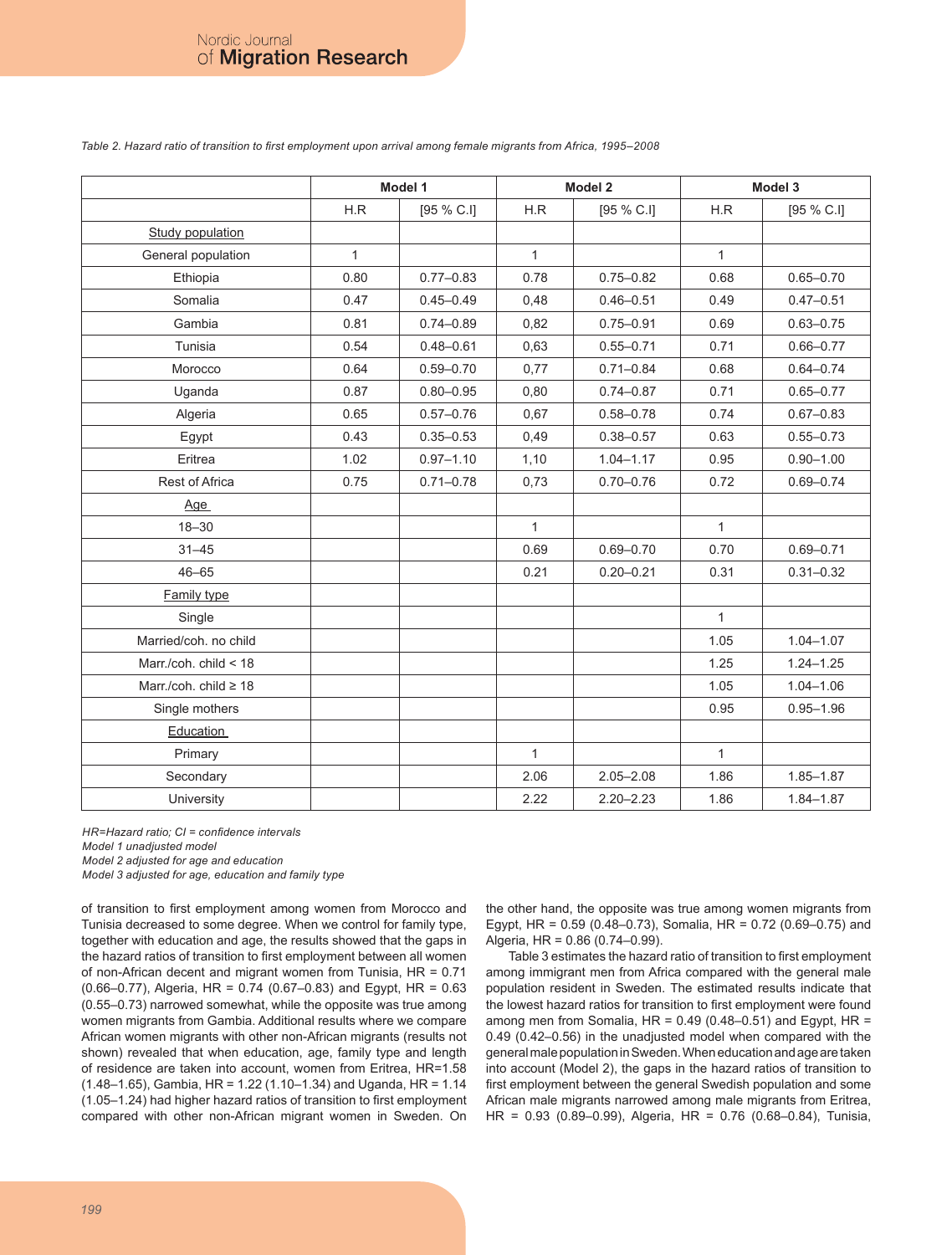|                       | Model 1      |               |              | Model 2       | Model 3      |               |  |
|-----------------------|--------------|---------------|--------------|---------------|--------------|---------------|--|
|                       | H.R          | [95 % C.I]    | H.R          | [95 %C.I]     | H.R          | [95 % C.I]    |  |
| Study population      |              |               |              |               |              |               |  |
| General population    | $\mathbf{1}$ |               | $\mathbf{1}$ |               | $\mathbf{1}$ |               |  |
| Ethiopia              | 0,69         | $0.67 - 0.71$ | 0,67         | $0.65 - 0.69$ | 0.68         | $0.65 - 0.71$ |  |
| Somalia               | 0,49         | $0.48 - 0.51$ | 0,49         | $0.47 - 0.51$ | 0.50         | $0.47 - 0.52$ |  |
| Gambia                | 0,63         | $0.58 - 0.70$ | 0,69         | $0.63 - 0.75$ | 0.69         | $0.64 - 0.75$ |  |
| Tunisia               | 0,61         | $0.56 - 0.66$ | 0,73         | $0.68 - 0.79$ | 0.71         | $0.66 - 0.77$ |  |
| Morocco               | 0,57         | $0.53 - 0.61$ | 0,71         | $0.66 - 0.75$ | 0.68         | $0.64 - 0.74$ |  |
| Uganda                | 0,73         | $0.67 - 0.79$ | 0,71         | $0.65 - 0.77$ | 0.71         | $0.65 - 0.78$ |  |
| Algeria               | 0,64         | $0.57 - 0.71$ | 0,76         | $0.68 - 0.84$ | 0.74         | $0.67 - 0.83$ |  |
| Egypt                 | 0,49         | $0.42 - 0.56$ | 0,66         | $0.57 - 0.75$ | 0.63         | $0.55 - 0.72$ |  |
| Eritrea               | 0,92         | $0.87 - 0.98$ | 0,93         | $0.89 - 0.99$ | 0.95         | $0.90 - 1.01$ |  |
| Rest of Africa        | 0,68         | $0.66 - 0.71$ | 0,72         | $0.69 - 0.75$ | 0.72         | $0.69 - 0.74$ |  |
| <b>Age</b>            |              |               |              |               |              |               |  |
| $18 - 30$             |              |               | $\mathbf{1}$ |               | $\mathbf{1}$ |               |  |
| $31 - 45$             |              |               | 0.71         | $0.71 - 0.72$ | 0.70         | $0.69 - 0.71$ |  |
| $46 - 65$             |              |               | 0.31         | $0.31 - 0.32$ | 0.32         | $0.31 - 0.32$ |  |
| <b>Family type</b>    |              |               |              |               |              |               |  |
| Single                |              |               |              |               | $\mathbf{1}$ |               |  |
| Marr/coh. no child    |              |               |              |               | 1.05         | $1.04 - 1.06$ |  |
| Mar/coh. child $<$ 18 |              |               |              |               | 1.24         | $1.24 - 1.25$ |  |
| Mar/coh. child ≥ 18   |              |               |              |               | 1.05         | $1.04 - 1.05$ |  |
| Single father         |              |               |              |               | 1.11         | $1.10 - 1.12$ |  |
| <b>Education</b>      |              |               |              |               |              |               |  |
| Primary               |              |               | $\mathbf{1}$ |               | $\mathbf{1}$ |               |  |
| Secondary             |              |               | 1.87         | $1.86 - 1.89$ | 1.85         | $1.84 - 1.87$ |  |
| University            |              |               | 1.84         | $1.83 - 1.85$ | 1.86         | $1.85 - 1.86$ |  |

*Table 3. Hazard ratio of transition to first employment upon arrival among male migrants from Africa, 1995–2008*

*HR=Hazard ratio; CI = confidence intervals*

*Model 1 unadjusted model*

*Model 2 adjusted for age, and education* 

*Model 3 adjusted for age, education and family type*

HR = 0.73 (0.68–0.79) and Morocco, HR = 0.71 (0.66–0.75). In addition, there are no major changes when education, age and family type are mutually adjusted for in Model 3, which suggests that education and not family type could be an important factor explaining gaps in transition to first employment between some groups of African male immigrants and the general population. Additional results (results not shown) reveal that apart from male migrants from Eritrea, HR = 1.27 (1.20–1.35), African male migrants have, in general, lower hazard ratios of transition to first employment compared with other non-African male migrants after adjustment for age, length of residence, education and family type.

Results in table 2 and table 3 show how African men and women differ from the general population. However, this is not clearly telling us how African immigrants compare with other groups of immigrants in Sweden. In the Appendix, African women and men (respectively) are compared with all other immigrants. Comparing with immigrants also enable us to control for how length of residence in Sweden affects employment opportunity. The results reveal that while African men, in general, (with the exception of men from Eritrea) are doing worse compared with other immigrants, the results are varying among women. While women from Somalia, Tunisia, Algeria and Egypt are less fortunate on the labour market than other migrant women, women from Gambia, Ethiopia, Uganda, Eritrea and the rest of Africa have greater odds for employment. The length of residence variable clearly indicates that staying in Sweden for more than 4 years is significantly and strongly positively associated with increasing job opportunities for both women and men.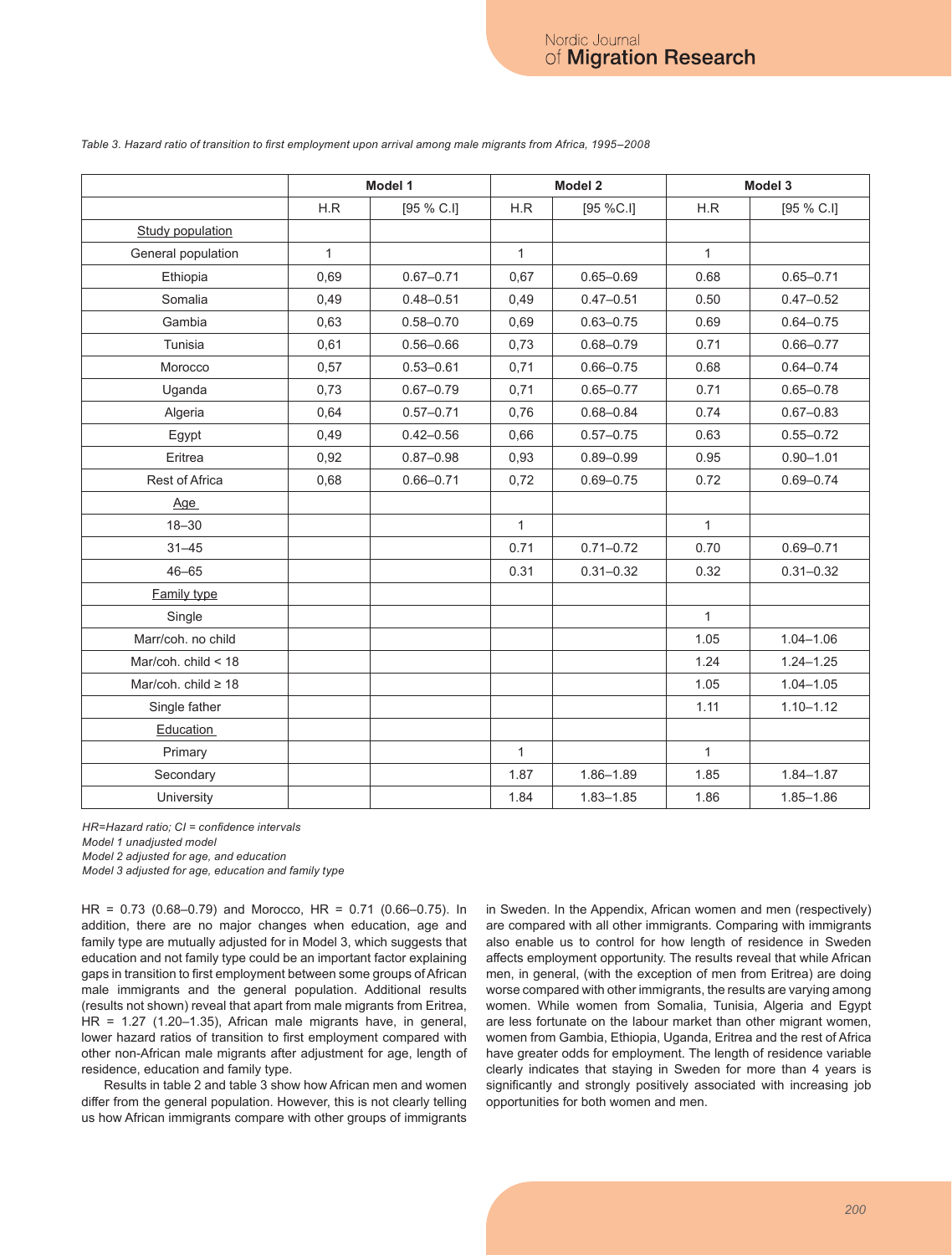



*Figure 3. Hazard ratio of transition to first employment upon arrival by gender and country of birth, 1995–2008 (Male = 1: reference group)*

Results not shown indicated that there was a significant interaction effect between gender and country of origin in the transition to first employment suggesting that the gender gap in transition to first employment differs by country of origin. Figure 3, therefore, shows the hazard ratios of transition to first employment among women by country of origin with all other male as reference group. Women from Egypt, HR = 0.63 (0.48–0.84) Tunisia, HR = 0.68 (0.57–0.81), and Algeria,  $HR = 0.72$  (0.58–0.88) seem to have greater difficulties in finding employment upon arrival in Sweden when compared with their male counterpart. The opposite was true among women from Gambia, HR = 1.26 (1.09–1.46), and Uganda, HR=1.13 (1.00–1.26) and Ethiopia, HR = 1.17 (1.11–1.22).

## **Discussion**

This paper examined the employment prospects of African migrants in Sweden, focussing specially on the importance of country of birth and gender on transition to first employment upon arrival. The main results indicated that in comparison with the general population resident in Sweden, the transition to first employment upon arrival among African migrants differ by country of birth, but there are also gender differences in this association. Our main findings suggested lower likelihood of transition to employment among most groups of African immigrants when compared with the general population and especially among immigrants from Somalia. Yet, immigrant men and women from Eritrea did not show higher risks of long unemployment duration when compared with the general population. Education explained some of the country differences in employment possibilities. Moreover, residence of 4 years or more in Sweden considerably increased employment possibilities among African immigrants. In addition, we found a gender gap in transition to first employment, saying that male African migrants from Tunisia, Algeria and Egypt were more likely to find employment when compared their female counterparts? However, the opposite was true among women from Gambia, Uganda and Eritrea.

Initially, starting with the general hypothesis that transferability of human capital is linked to reason for immigration whereby refugees are presumed to have less transferable skills (Chiswick 2005), this study shows that transition to first employment was lower among refugees from Somalia and Ethiopia when compared with the general population. The disadvantage faced by immigrants from Somalia and Ethiopia in the Swedish labour market may be linked to the fact that immigration inflows from these countries are predominantly refugees and asylum seekers (Statistics Sweden 2006). According to the Swedish migration board (2013), about 71 percent of the total asylum seekers from Africa during the period of 1980–2012 were from Somalia and Ethiopia and another substantial percentage coming from Eritrea. In comparison with Somalian refugees, Suster & Magnusson (2015) argue that Eritrean and Ethiopians refugees have similar employment patterns as the average Swedish migrant population. The disadvantages faced by Somalian refugees in Sweden could be explained by the relatively low educational levels. In general, refugees and asylum seekers were assumed to face disadvantages in the labour market compared with other general migrant population because they often deal with mental and emotional wounds that result in a poor mental health (Bhui *et al*. 2006), which negatively influence the integration process (Edvard & Vaglum 1993). Immigrants from Somalia and Ethiopia may also suffer from disadvantages in the Swedish labour market because they are often placed in areas with poor job opportunities (Åslund *et al*. 2010).

Studies conducted in Norway (Svein 2004) and Canada (Danso 2001) reported employment disadvantages among refugees from Somalia and Ethiopia compared with other migrant groups. These disadvantages were explained by their refugee status, national background along with language barriers and experience of racial discrimination. In Finland, Heikkilä (2005) found that immigrants with refugee background, coming from Somalia, Vietnam and Iraq experienced higher unemployment rates than other population migrant.

One could also speculate that refugees in Sweden might experience lower transition to first employment because asylum seekers and their families undertake the introduction programme, which consists of Swedish language instruction and preparation to insertion into the labour market. The introduction programme is about 2 years, but the situation varies from individuals and across municipalities (Lemaître 2007).

Although information on reason for immigration is not available in our data, marriage migration could also characterise a considerable proportion of African migration in Sweden. A study conducted by Nilsson (2004) showed that a great proportion of African men from Nigeria, Ghana, Gambia, Libya, Tunisia, Morocco and Algeria have emigrated to Sweden in order to build family with Swedish women. It could be valuable to consider that intermarriage with a native may have a positive influence on employment probabilities as it may enable these immigrants to quickly develop social networks and language skills with support from their native spouses. Our results demonstrated that family characteristic does not account for country differences in employment prospects as the risks for employment remained more or less the same after adjustment for family characteristics. Nevertheless, higher transition to first employment was found among married/cohabiting couples than single immigrants. These results are in line with what was previously mentioned by Meng & Gregory (2005), that intermarriage with a native increases the human capital accumulation of the immigrant via spousal influence in terms of language skills, knowledge about regulations and laws and access to native networks, all of which facilitate job searching and consequently, may lead to higher employment likelihood.

The relationship between gender and country of origin was another important part of this study. Our findings suggested a gender gap in terms of transition to first employment.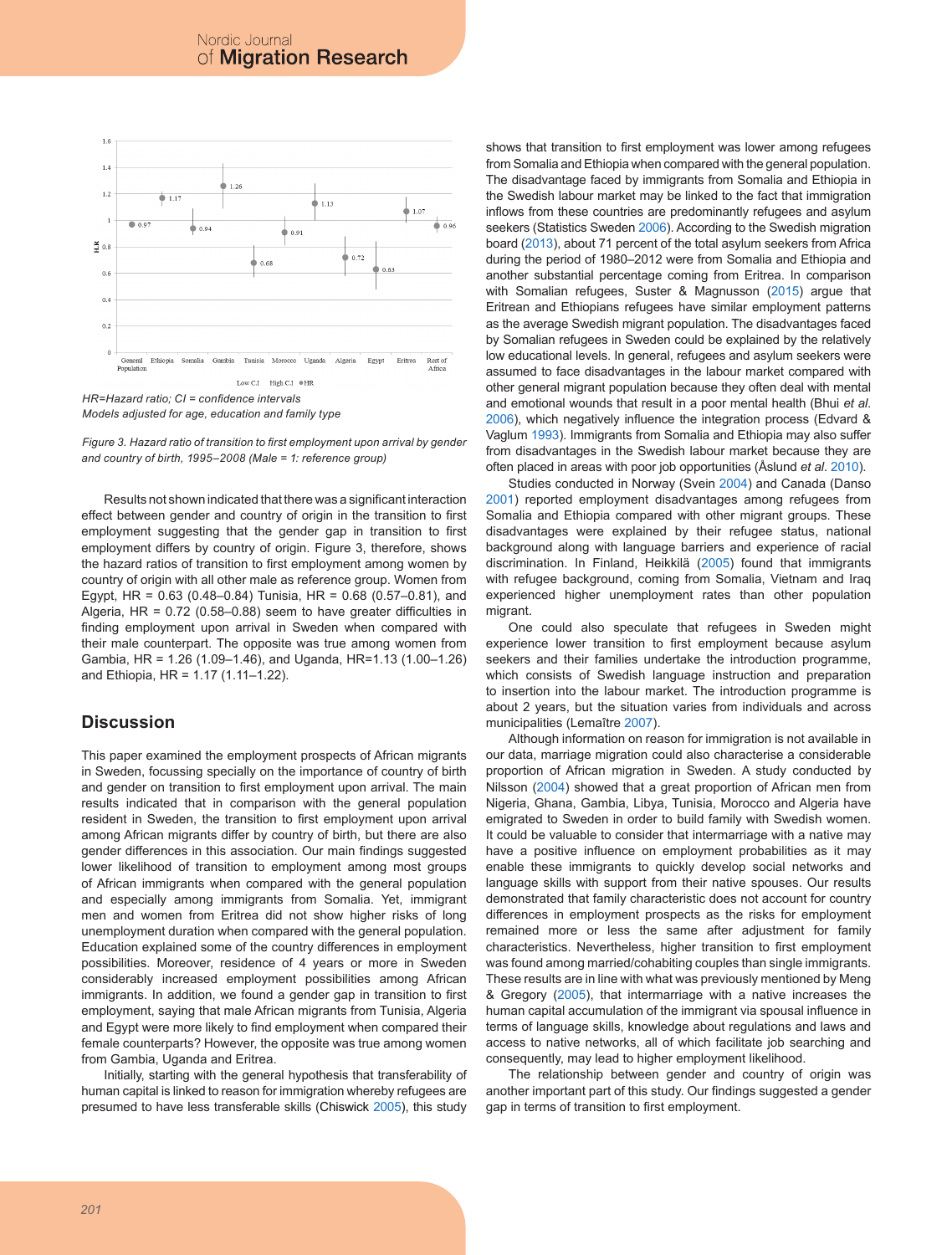However, the extent of the gender gap varied considerably according to country of origin. While women from Gambia, Ethiopia and Uganda seemed less disadvantaged in terms of transition to first employment when compared with their African male counterparts, women from Egypt, Algeria, Tunisia and Somalia seemed to have greater difficulties in finding employment upon arrival in Sweden. The patterns of labour force participation of African female migrants in Sweden have, to a great extent, followed the traditional gender division of labour market participation. In fact, it seems possible to suggest that the gender discrimination that has had the effect of segregating women in the labour market (King 1992; Reskin & Cassirer 1996) may explain the employment disadvantage faced by some African women in Sweden. Moreover, one could also state that the extensive gender gap in terms of transition to first employment in certain groups of African migrants could be partially explained by differences in human capital measured in terms of level of education, in that African men are somewhat higher educated than African women. Nevertheless, when we analysed the association between gender and country of origin on transition to first employment in order to capture the extent of the gender gap across countries, a huge gap was found among the North African migrants (Algeria, Tunisia and Egypt) even though both male and female immigrants from these countries exhibit low gender differentiation in terms of level of education (Table 1). It seems clear that the extensive gender gap found among immigrants from Algeria, Tunisia and Egypt might be rooted in other factors rather than those related to differences in human capital measured in terms of educational level. The possibility of both ethnic and gender discrimination against some North African women might be one of the possible explanations for such pattern. Additionally, it might be important to consider the effect of cultural behaviours, values and customs among some North African families. It has been acknowledged that cultural values have a direct association on economic integration through the impact of religious beliefs on individual behaviour (Lindley 2010). Traditional Muslim views on the gender roles within the household whereby Muslim women more commonly undertake full-time domestic responsibilities rather than enter into the labour market may impact employment participation. In addition, some customs that can be directly associated with their faith, such as regular prayer and dress requirements (Modood *et al*. 1997) might cause prejudice against Muslim women in the Swedish labour market.

Another important result of this study is that in spite of their high levels of education, women from Tunisia, Egypt and Algeria experienced lower chances of transition to first employment. These results suggested that levels of human capital measured in terms of level of education do not explain the country differences in employment prospects among these North African women. In the USA, for example, Kimuna & Djamba (2011) found that black African women were more likely to participate in the labour market than their white counterparts. These results are in line with the hypothesis that education increases employment probability for immigrants (Becker 1964). However, the importance of education on transition to first employment among African men is different from these found among African women. Thus, future studies should focus on gender differences in the contribution by education and human capital for the successful labour market integration of African immigrants.

Despite the obvious strengths of this study as evidenced by the use of total population register data, longitudinal follow-up, reliable information on employment and other included variables, some uncertainties and limitations should be noted. Crucial variables such as the reason for immigration and Swedish proficiency are lacking in the analyses. Furthermore, important information, such as cultural values, gender roles and so on that cannot be collected via register data, may contribute to some weaknesses in our analyses because that information could be crucial when explaining, for example, the role of cultural values on labour force participation among the more highly educated women. In addition, apart from the importance of education, it could be valuable to measure the effect of other forms of human and social capital, such as job information embedded in social networks, skills, previous working experience, language proficiency and so on labour market participation. Such information was, unfortunately, not included in our registry data. Moreover, a specific problem with the use of register data is the risk of 'overcoverage', that is, some African immigrants may have returned to their countries of birth without this event of migration being registered. This could lead to overestimation of the risk of unemployment among immigrants. In order to minimise this problem, we excluded all individuals who did not have registered information regarding employment status. Information of employment/unemployment was based on employment status in November each year; thus, there is a risk that some individuals were unemployed in November but employed in other parts of the year, which may lead to an underestimation of the likelihood of employment. This should, however, primarily be a problem if there are variations between groups in employment patterns across the year, which seems rather unlikely. Finally, there is a risk that educational information available in registry data includes many missing cases, especially among newly arrived immigrants. This may have caused some bias in our analyses. This descriptive study should be considered as starting point for future research on labour market participation among African immigrants by country of birth. The findings showed that African migrants should be considered a heterogeneous group in the Swedish labour market. Transition to first employment upon arrival in Sweden differs noticeably by country of origin and gender, even when other socio-demographic characteristics have been taken into account. From a political point of view, there are many questions related to the importance of education on employment likelihood, which should be further studied. The possibility of carrying out further research regarding the role of other forms of human capital on employment likelihood as well as the existence of occupational mismatch among well-educated African migrants should be investigated. Moreover, the effect of cultural values among well-educated women from North Africa on their attitudes towards employment should be further studied as well as employment potential stigma towards this group as employers. The results of such studies will significantly enrich the understanding of the dynamics of employment among African migrants in Sweden as well as the potential disadvantaged groups in the labour market. Such findings would be highly valuable in improving the efficiency of Swedish immigration policies focussed on labour market integration among immigrants and contribute to facilitate employment among this group.

**Hélio Manhica** is MSc of demography and PhD student in Public health at the Centre for Health Equity Studies (CHESS), Sweden. His research interests include the study of social determinants of health and employment among migrants in Sweden.

**John Östh** is an Associate Professor and senior lecturer at department of Social and Economic Geography at the Uppsala University. His research can be described as population geography with special attention to GIS, school performance and development of tools for the study of contextual effects.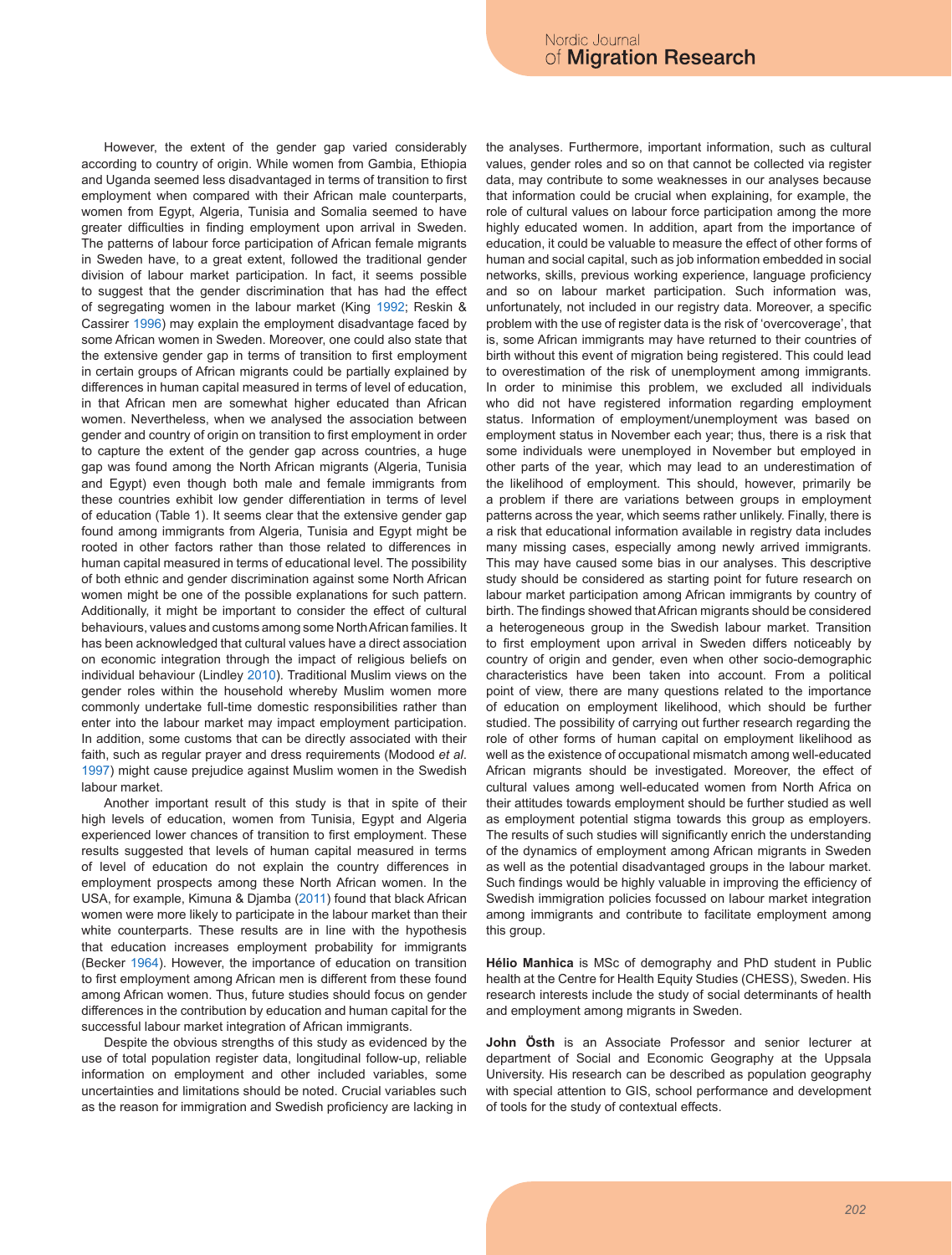**Mikael Rostila** is a Professor of Public Health Science at the Centre for Health Equity Studies (CHESS) in Stockholm. The aim of his present research is to study health differentials between natives and various migrant groups in Sweden and examine explanations for such health inequalities. Other research interests include the relationship between social capital and health and mortality following the death of a family member.

## **Notes**

1. MIS 2000:1. Swedish Educational, SUN 2000

*Appendix 1. Hazard ratio of transition to first employment upon arrival among women and men migrants from Africa, 1995–2008*

|                                  |              | Women           | Men          |               |  |
|----------------------------------|--------------|-----------------|--------------|---------------|--|
|                                  | H.R          | [95 % C.I]      | H.R          | [95 % C.I]    |  |
| <b>Study population</b>          |              |                 |              |               |  |
| Non-African migrants             | $\mathbf{1}$ |                 | $\mathbf{1}$ |               |  |
| Ethiopia                         | 1.10         | $1,05 - 1,14$   | 0.89         | $0.86 - 0.92$ |  |
| Somalia                          | 0.72         | $0.69 - 0.76$   | 0.68         | $0.65 - 0.70$ |  |
| Gambia                           | 1.22         | $1, 11 - 1, 34$ | 0.93         | $0.86 - 1.02$ |  |
| Tunisia                          | 0.77         | 0,68-0,88       | 0.91         | $0.84 - 0.97$ |  |
| Morocco                          | 1.02         | $0,94 - 1,10$   | 0.88         | $0.82 - 0.94$ |  |
| Uganda                           | 1.14         | $1,05 - 1,25$   | 0.93         | $0.86 - 1.02$ |  |
| Algeria                          | 0.86         | $0,75 - 1.00$   | 0.96         | $0.86 - 1.06$ |  |
| Egypt                            | 0.59         | $0,48 - 0,73$   | 0.79         | $0.69 - 0.91$ |  |
| Eritrea                          | 1.58         | 1,49-1,68       | 1.27         | $1.20 - 1.35$ |  |
| Rest of Africa                   | 1.04         | $1.00 - 1,09$   | 0.95         | $0.92 - 0.99$ |  |
| Age                              |              |                 |              |               |  |
| $18 - 30$                        | $\mathbf{1}$ |                 | $\mathbf{1}$ |               |  |
| $31 - 45$                        | 0.76         | $0.75 - 0.77$   | 0.71         | $0.71 - 0.72$ |  |
| $46 - 65$                        | 0.22         | $0.22 - 0.23$   | 0.30         | $0.30 - 0.31$ |  |
| <b>Family type</b>               |              |                 |              |               |  |
| Single                           | $\mathbf{1}$ |                 | $\mathbf{1}$ |               |  |
| Married/coh. no child            | 1.03         | $1.01 - 1.06$   | 1.10         | $1.08 - 1.13$ |  |
| Marr/coh. child < 18             | 1.19         | $1.17 - 1.21$   | 1.42         | $1.40 - 1.44$ |  |
| Marr/coh. child $\geq 18$        | 1.07         | $1.05 - 1.10$   | 1.14         | $1.12 - 1.16$ |  |
| Single mothers (A1)/fathers (A2) | 1.06         | $1.04 - 1.08$   | 1.20         | $1.16 - 1.24$ |  |
| <b>Education</b>                 |              |                 |              |               |  |
| Primary                          | $\mathbf{1}$ |                 | $\mathbf{1}$ |               |  |
| Secondary                        | 1.96         | $1.94 - 1.99$   | 1.70         | $1.68 - 1.72$ |  |
| University                       | 2.30         | $2.27 - 2.34$   | 1.91         | $1.88 - 1.94$ |  |
|                                  |              |                 |              |               |  |
| Length of residence              |              |                 |              |               |  |
| 0-4 years                        | $\mathbf{1}$ |                 | $\mathbf{1}$ |               |  |
| 5-8 years                        | 1.73         | $1.69 - 1.76$   | 1.39         | $1.37 - 1.42$ |  |
| 9-12 years                       | 1.93         | $1.88 - 1.97$   | 1.40         | $1.37 - 1.42$ |  |
| 12+ years                        | 1.89         | $1.86 - 1.93$   | 1.40         | $1.37 - 1.42$ |  |

*HR=Hazard ratio; CI = confidence intervals*

*Models adjusted for age, education, length of residence and family type*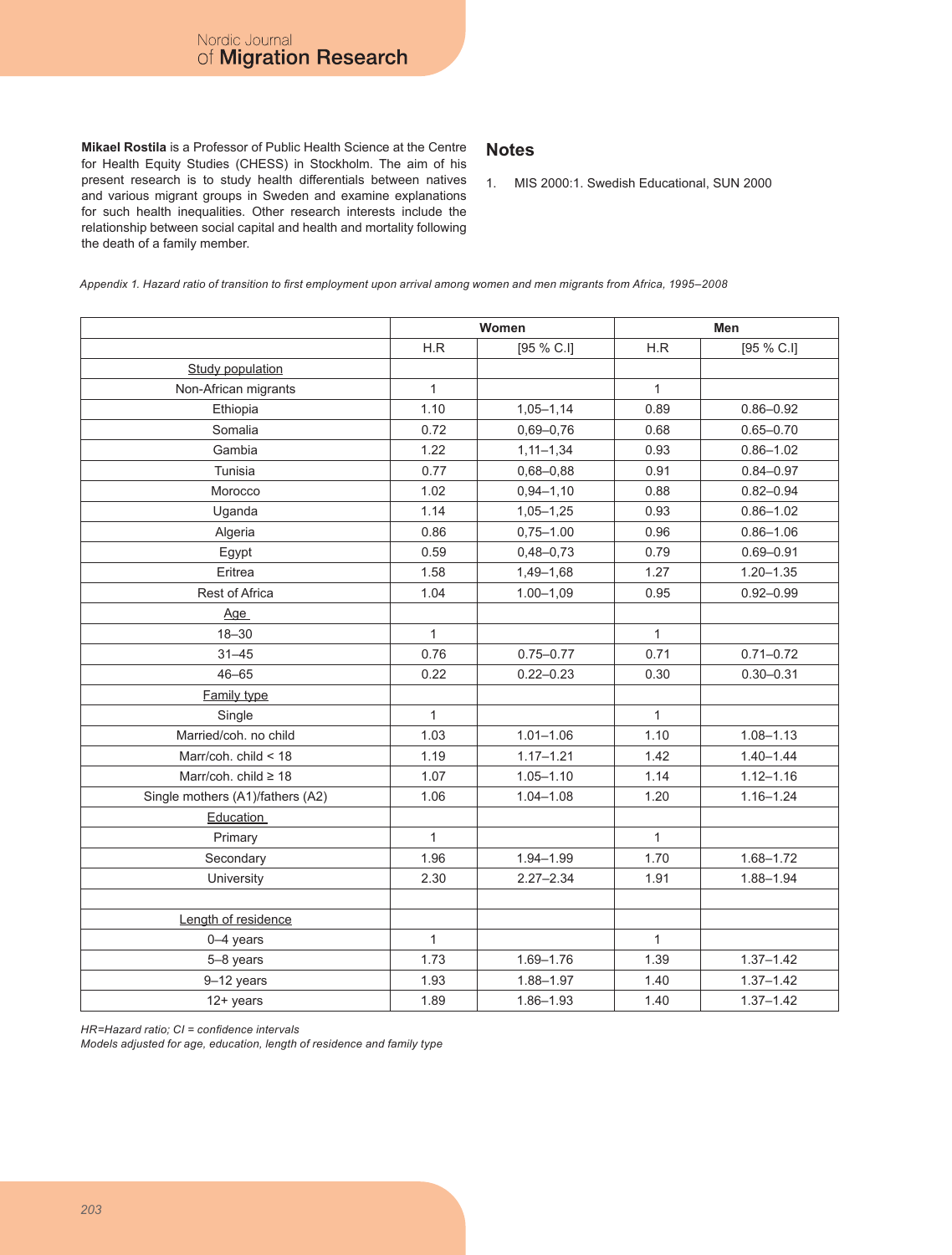#### **References**

- Adserà, A & Chiswick B 2006, "Are there gender and country of origin differences in immigrant labour market outcomes across European destinations", *Journal of Population Economics*, vol.20 no.3, pp. 495-526.
- Allison, P 1995, *Survival Analysis Using the SAS System*: *a Practical Guide*. Cary, NC: SAS Institute.
- Antecol, H 2000, "An examination of cross-country differences in the gender gap in labour force participation rates", Department of Economics, Illinois State University, *Labor Economics*, vol.7, no.4, pp. 409-426.
- Arai, M & Vilhelmsson, R 2004, "Unemployment risk differentials between immigrant and native workers in Sweden", *Industrial Relations*, vol. 43, no.3, pp. 690-698.
- Arai, M; Regnér, H & Schröder, L 1999, "Är arbetsmarknaden öppen för alla?", Bilaga 6. *Långtidsutredningen 2000*, Fritzes, Stockholm.
- Arai, M; Schröder, L; Thoursie, P & Thoursie, A 2006, "Måste alla heta som Svensson? En empirisk studie av namnbyten och inkomster". *LO/Integrationsverket*. Stockholm.
- Aslan, Z 2011, "Occupational Adjustment of Immigrants", *University of Amsterdam & IZA,* Discussion paper series no.6147.
- Basilio, L & Bauer, T 2010, "Transferability of human capital and immigrant assimilation: An analysis for Germany", *Institute for the Study of Labour, Bonn*, IZA Discussion Paper no.4716.
- Basu, S 2010, "Intermarriage and Labor Market Outcomes of Asian Women", Working papers series; *Vassar College - Department of Economics.*
- Bauder, H 2006, *Labour movement: How migration shapes labour market*. Oxford University press.
- Bauder, H 2003, "Brain Abuse or the Devaluation of Immigrant Labor in Canada", *Antipode,* vol.35 no.4, pp. 699-717.
- Becker, G 1964, *Human Capital*. 1<sup>st</sup> Edition. New York: Columbia University Press for the National Bureau of Economic Research.
- Bernier, D 1992, "The Indochinese refugees: a perspective from various stress theories", *Journal of Multicultural Social Work*, vol.2, no.1, pp. 15-30.
- Borjas, G 1985, "Assimilation, changes in cohort quality, and the earnings of immigrants" *Journal of Labor Economics*, vol.3, no.4, pp.463–89.
- Brodmann, S & Polavieja, J 2010, "Immigrants in Denmark: Access to employment, class attainment and earnings in a high-skilled economy", *International Migration,* vol.49 no.1, pp.58-90.
- Berggren, K & Omarsson, A 2001 "Right name in the wrong place - a study of labour market of foreign-born academics who immigrated to Sweden in the 1990s", *Labour Market Board*, URA 2001:5.
- Bhui, K; Craig, T; Mohamud, S; Warfa, N; Stansfeld, S A; Thornicroft, G; Curtis, S; McCrone, P. 2006 "Mental disorders among Somali

refugees", *Social Psychiatry and Psychiatric Epidemiology*, vol. 41, no.5, pp. 400-408.

- Chiswick, B 1979, "The economics of immigration progress of immigrants: some apparently universal patterns" In: Fellner, W (ed) 1979, "Contemporary economic problems", *American Enterprise Institute*, Washington, pp.357-399.
- Chiswick, B 1978, "The effect of Americanization on the earnings of foreign-born men", *Journal of Political Economy*, vol.86, no.5, pp.897-921.
- Chiswick, B 2005, *The economics of immigration*. USA: Selected papers of Barry Chiswick
- Chiswick, B & Miller, P 1995, "The Endogeneity between Language and Earnings: International Analyses", *Journal of Labor Economics,* vol.13 no.2, pp. 246-288.
- Danso, R 2001, "From 'There' to 'Here': An investigation of the initial settlement experiences of Ethiopian and Somali refugees in Toronto", *Department of Geography. GeoJournal*, vol. 55, no.1, pp.3-14.
- De los Reyes, P 2008, "Etnisk diskriminering i arbetslivet kunskapsläge och kunskapsbehov", Stockholm, *Landsorganisationen i Sverige*  $(LO)$ .
- Dribe, M & Nystedt, P 2011, "Is there an Intermarriage Premium for Male Immigrants? Exogamy and Earnings in Sweden 1990- 2005", Manuscript. *Centre for Economic Demography, Lund University.* Sweden
- Dribe, M & Lundh, C 2011, "Cultural dissimilarity and intermarriage. A longitudinal study of immigrants in Sweden 1990–2005", *International Migration Review*, vol.45,no.2, pp. 297-324
- Edvard, H & Vaglum P 1993, "Integration of Vietnamese refugees into the Norwegian labor market: The impact of war and trauma International*", Migration Review*, vol. 27, no.2, pp. 388-405.
- Ekberg, J & Rooth, D-O 2000, "Arbetsmarknadspolitik för invandrare - Rapport till Riksdagens Revisorer", Working Paper Series 2000/6, pp.285-291; *Växjö University, School of Management and Economics*.
- Ekberg, J & Rooth, D-O 2006 "Occupational Mobility for Immigrants in Sweden", Journal Compilation 2006 IOM, *International Migration* vol. 44 no.2, pp.57-77.
- Galloway, TA 2006, "The Labor Market Integration of Immigrant Men and Women", Discussion Paper no. 483, *Statistics Norway*. Oslo
- Garcy, A & Vågerö D 2012 "The length of unemployment predicts mortality differently in men and women, and by cause of death: A six year mortality follow-up of the Swedish 1992-1996 recession", *Social Science & Medicine*, vol.74, no.12, pp.1911-1920
- Gevrek, Z E 2009, "Interethnic marriage and the labor market integration of immigrants", Job market paper, *Department of Economic*, University of ArizonaHaandrikman, K 2014, "Binational Marriages in Sweden: Is There an EU Effect?", Vol 20, Issue 2, pages 177–199, March 2014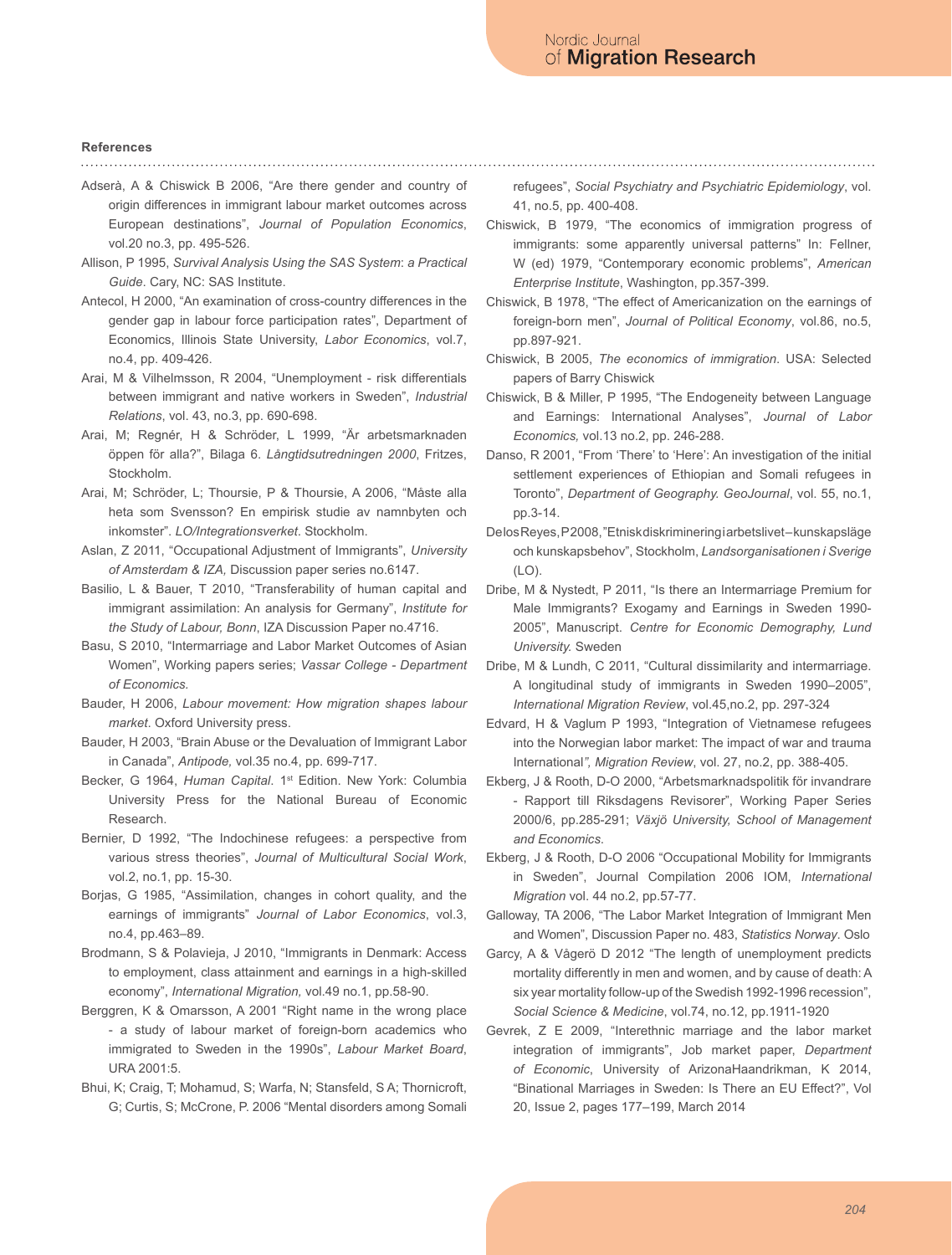- Heikkilä, E 2005 "Mobile vulnerabilities: perspectives on the vulnerabilities of immigrants in the Finnish labour market". *Population Space and Place*, vol.11, pp. 485-497.
- Hodge, RW 1970, "Social integration, psychological well-being, and their socioeconomic correlates", *Sociological Inquiry,* vol.40, no.2, pp.182-206.
- Kimuna, S & Djamba, Y 2011, "The labor force participation and earnings gap among African immigrant women in the U.S.A. *Journal of International Migration and Integration*, vol. 13, no.4, pp.481-501.
- King, MC 1992, "Occupational Segregation by Race and Gender 1940-1989", *Monthly Labor Review,* vol. 115, pp.30-37.
- Le Grand, C & Szulkin, R 2002, "Permanent Disadvantage or Gradual Integration: Explaining the Immigrant-Native Earnings Gap in Sweden", *Labour*, vol.16, no. 1, pp.1-201.
- Leif, H; Helena, N; Michael, R & Nina, S 2000, "Hit Twice? Danish evidence on the double-negative effect on the wages of immigrant women", Working Paper 00-06. *Centre for Labour Market and Social Research*, Denmark
- Lemaître, G 2007, "The Integration of Immigrants into the Labor Market. The Case of Sweden", *OECD Employment and Migration*, Working Papers no.48
- Lindley, J 2010, "Race or religion? The impact of religion on the employment and earnings of Britain's ethnic communities", *Journal of Ethnic and Migration Studies*, vol.28, no.3, pp.427- 442.
- Mannila, S; Messing, V; van den Broek, H Z & Vidra, Z 2010, " Immigrants and Ethnic Minorities: European Country Cases and Debates", *National Institute for Health and Welfare* (THL) Report 41/2010.Helsinki.
- McDowell, L; Batnitsky, A & Dyer, S 2007, "Division, segmentation and interpellation: the embodied labour of migrant workers in a Greater London Hotel, *Economic Geography*, vol.83 no.1, pp.1- 25.
- Meng, X & Gregory, RG 2005, "Intermarriage and the economic assimilation of immigrants", *Journal of Labor Economics*, vol.23, no.1, pp.135-176.
- Modood, T; Berthoud, R; Lakey, J; Nazroo, J; Smith, P; Virdee, S & Beishon, S 1997, "Ethnic Minorities in Britain: Diversity and Disadvantage", Policy Studies Institute, London
- Nekby, L 2002, "How long does it take to Integrate? Employment Convergence of Immigrants and Natives in Sweden", FIEF Working Paper, Series 2002.
- Nekby, L & Rödin, M 2007, "Kulturell identitet och arbetsmarknaden", *Rapport till Integrationsverket 2007:07*. Stockholm
- Niedomysl, T; Östh, J & van Ham, M 2010, "The Globalisation of Marriage Fields: The Swedish Case", *Journal of Ethnic and Migration Studies*, vol. 36, no.7, pp.1119-1138
- Nilsson, Å 2004, "Efterkrigstidens invandring och utvandring", Demografiska rapporter 2004:5, Statistics Sweden: Available from: "http://www.scb.se/statistik/\_publikationer/

BE0701\_1950I02\_BR\_BE51ST0405.pdf"; Last accessed 1 .10. 2013.

- Östh John, Niedomysl Thomas and van Ham Maarten, (2010), "The geographies of recruiting a partner from abroad: an exploration of Swedish data" in "International Marriages in the Time of Globalization" (Ed. Elli K. Heikkilä, Brenda S. A. Yeoh), ISBN 978-1-61761-065-3, Nova Science Publishers
- Qvist, J 1999, "Problems of coverage in the Register of Total Population (RTB), Estimation of overcoverage by an indirect method", R & D Report 1999:1, *Statistics Sweden*
- Reich, K; Gordon, DM & Edwards, R 1973, "Dual Labor Markets: A Theory of labor segmentation", *American economic review*, vol.63, no.3, pp. 59-65.
- Reskin, B & Cassirer, N 1996, "Occupational segregation by gender, race and ethnicity", *Sociological Focus*, vol. 29, Issue 3, pp.231- 243.
- Reskin, B 1993, "Sex Segregation in the Workplace" *Annual Review of Sociology*, vol.19, pp. 241-270.
- Ringbäck WG; Gullberg, A; Hjern, A & Rosén, M 1999, "Mortality statistics in migrant research: method for adjusting underestimation of mortality", *International Journal of Epidemiology*, vol. 28, no.4, pp.756-763.
- Rostila, M 2013, "Social capital and health inequality in European welfare states", *Palgrave Macmillan*, Basingstoke, 236 pages.
- Rostila, M & Hjern, A 2012, "Invandring och ojämlikhet i hälsa". In M. Rostila & S. Toivanen (2012) *Den orättvisa hälsan*. Socioekonomiska faktorers betydelse för hälsa och livslängd. (pp. 80-104), *Liber*, Stockholm.
- Rudman, L & Glick, P. "Prescriptive gender stereotypes and backlash toward agentic women." *Journal of social issues*, vol. 57.pp: 743-762.
- Rydgren, J 2004, "Mechanisms of exclusion: ethnic discrimination in the Swedish labor market", *Journal of Ethnic and Migration Studies*, vol.30, no.4, pp.697-716.
- Schröder, L 2007, "From problematic objects to resourceful subjects: An overview of Immigrant-native labor market gaps from a policy perspective", *Swedish Economic Policy Review* 14, pp.7-31.
- Statistics Sweden 2006, "Background Facts, to measure and monitor internal migration based on national population registration", *IAOS Conference Ottawa*, Canada.
- Statistics Sweden 2008, "Longitudinell Integrationsdatabas för Sjukförsäkrings- och Arbetsmarknadsstudier (LISA) 1990–2006 *Arbetsmarknads- och utbildningsstatistik", 2008:2*. Stockholm
- Statistics Sweden 2000; The Swedish educational system and classification. Available from: "http://www.scb.se/statistik/UF/ UF0506/\_dokument/MISSUN.pdf". Last accessed 18 .06. 2013.
- Statistics Sweden 2009, "Description of the Population in Sweden 2008; population statistics", Sweden. Available from: "http:// www.scb.se/Statistik/BE/BE0101/2010A01L/Utrikes\_fodda. pdf". Last accessed 18 .08. 2013.